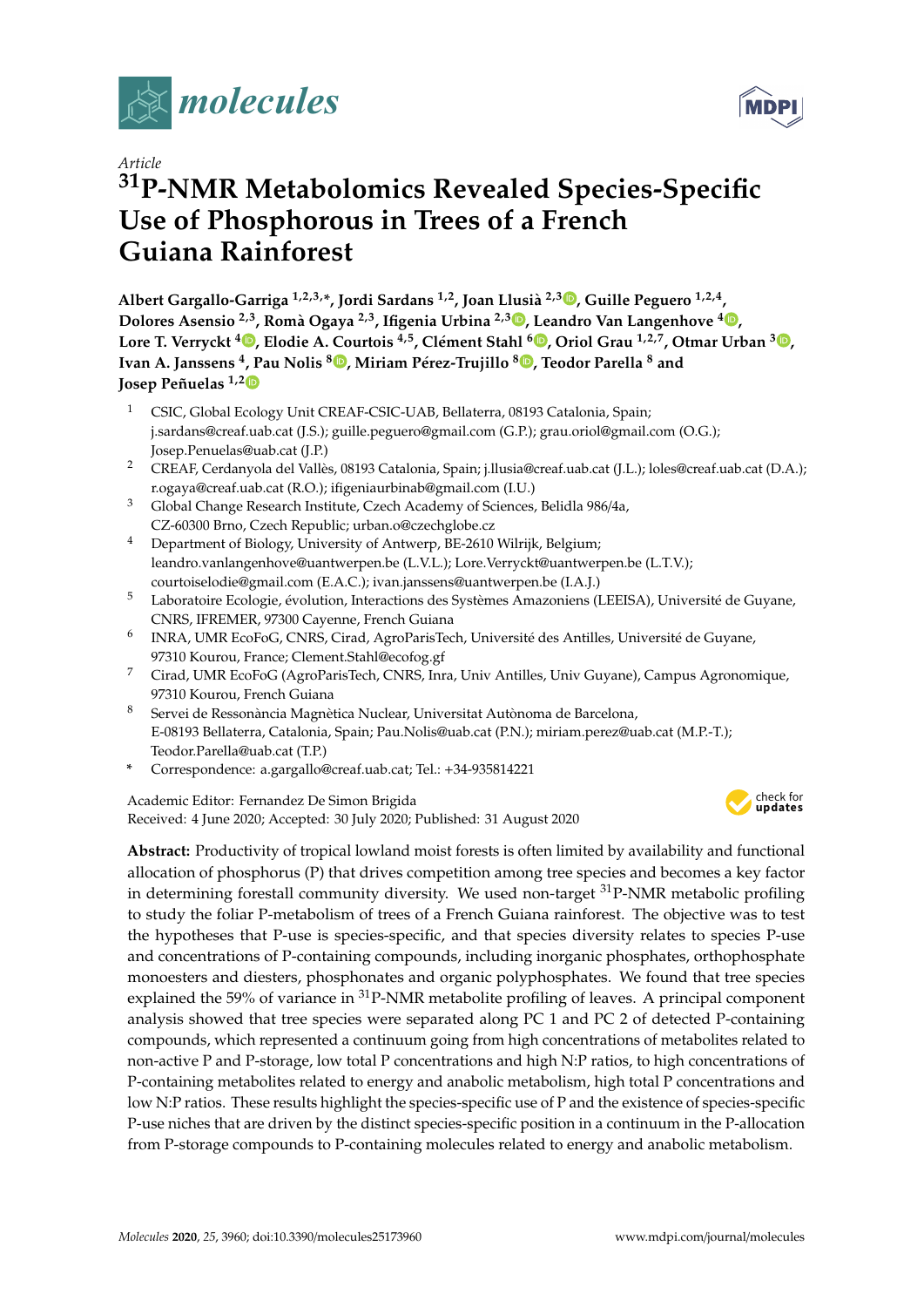**Keywords:** <sup>31</sup>P-NMR metabolic profiling; Iceland; tropical lowland; P-containing compounds; species-specific P-use niches

#### **1. Introduction**

Nitrogen (N) and phosphorus (P) are essential nutrients for photosynthetic carbon assimilation and represent the most common net primary productivity limiting nutrients in terrestrial ecosystems. Nitrogen availability constrains plant productivity in many temperate and boreal forests by limiting leaf initiation and expansion [\[1\]](#page-8-0) and synthesis of Rubisco and other photosynthetic proteins [\[2\]](#page-8-1). However, bioavailability of P often also limits productivity of terrestrial and aquatic ecosystems [\[3\]](#page-8-2), including in wet tropical forests [\[4\]](#page-8-3). Stocks, chemical forms and availability of P change with ecosystem development and succession processes determining ecosystem properties along spatial and temporal gradients [\[5–](#page-9-0)[8\]](#page-9-1). Lowland tropical forest trees tend to experience long-term low P bioavailability, so it is likely that species have evolved responding and adapting to P-limitation and thus was reflected in tree community composition. Indeed, a recent study in a Panamanian tropical forest showed that P-limitation of plant growth is species-specific, and growth of species adapted to low P availability is rapid [\[9\]](#page-9-2).

Tropical forests are characterized by high levels of biodiversity and aboveground biomass at a range of spatial scales; however, the spatial distribution of plant species and soils is highly variable within these forests, despite the tropical rainforest presented very often general characteristics, such as high productivity, rapid nutrient turnover, highly weathered soils and low soil pH [\[10\]](#page-9-3). Variations in climate, soil traits and gradients, and topography are drivers of diverse plant communities and soil processes that interact to produce high levels of biodiversity [\[11\]](#page-9-4). Factors, such as geological history [\[12\]](#page-9-5), soil type [\[13,](#page-9-6)[14\]](#page-9-7) and trait [\[15](#page-9-8)[,16\]](#page-9-9), soil nutrient availability gradients [\[14](#page-9-7)[,17](#page-9-10)[–19\]](#page-9-11), micro-site singularities [\[20\]](#page-9-12), topography [\[21\]](#page-9-13) and slope differences [\[22\]](#page-9-14), disturbance and regeneration regimes [\[23\]](#page-9-15) and species-specific responses to herbivory [\[24\]](#page-9-16) are key drivers of species coexistence and tree diversity in the tropics.

Understanding the allocation of P to different biologic functions, for example, growth, energy transfer and storage, in sympatric tree species in a P-limited ecosystem will clarify strategies and mechanisms of species niche segregation and intra-species avoidance of competition. This can provide new essential clues that drives the high levels of tree diversity in tropical forests.

Shifting leaf allocation of P is a key response mechanism to low soil P availability [\[25\]](#page-9-17). Foliar P is functionally divided into four major fractions, comprising metabolic P—which includes low-molecular-weight phosphate esters (ADP, ATP and sugar phosphates)—and inorganic phosphate  $(P_i)$ ; nucleic acid P, most of which is contained in ribosomal RNA; structural P in membrane phospholipids; and, residual P in phosphorylated proteins and unidentified residues [\[25–](#page-9-17)[27\]](#page-9-18). Of these, metabolic P is important in the study of P-limitation, due to the key roles of P-containing metabolites in the Calvin–Benson cycle, where insufficient metabolic P may limit maximum photosynthetic rates [\[28\]](#page-10-0). Nucleic acid P, which generally represents 40%–60% of the organic P pool in leaves [\[29\]](#page-10-1), is mostly (>85%) contained in RNA, particularly ribosomal RNA (rRNA) in which high P-allocations sustain rapid protein synthesis that is required for growth and photosynthesis [\[25\]](#page-9-17); thus, there tends to be a positive correlation between rRNA and protein content, as well as with growth rate, over a range of taxa [\[30\]](#page-10-2). Structural P accounts for 10%–20% of all foliar P [\[31\]](#page-10-3) and is mainly contained in phospholipids that are an essential component of plasmalemma and organelle membranes. The fourth fraction, residual P, may represent 20% of total foliar P in tropical trees [\[25\]](#page-9-17) and is probably mostly contained in phosphorylated proteins. Concentration of residual P tends to be relatively constant, because phosphorylated proteins are essential for many metabolic processes; however, under extreme P-limited conditions, phosphatases may trigger dephosphorylation of proteins [\[31\]](#page-10-3) that leads to a reduction in residual P concentrations.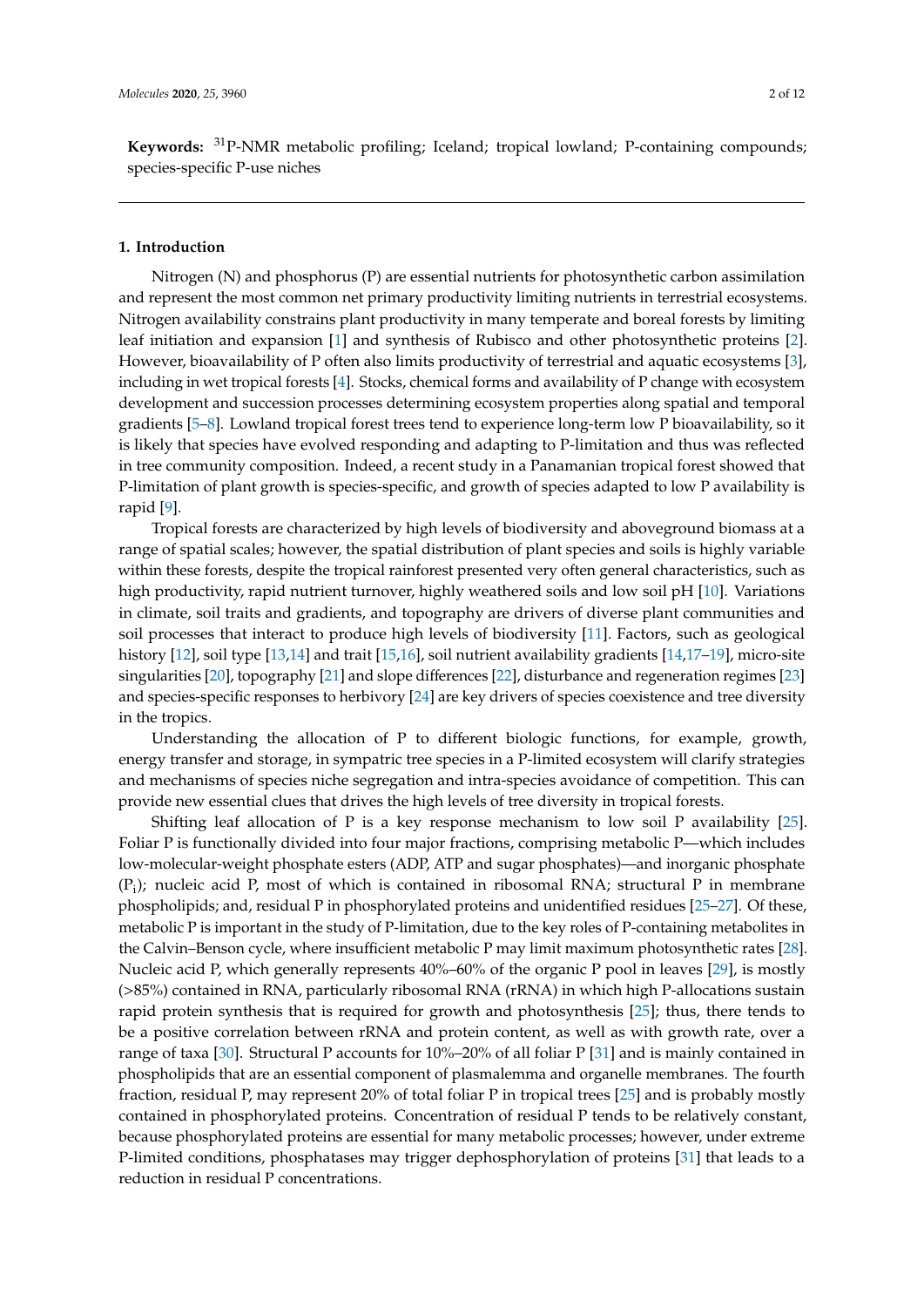$31P$  nuclear magnetic resonance (NMR)-based metabolic profiling allows the quantitative and qualitative analysis of organic-P from molecules involved in biologic functioning in plants and may demonstrate species differences in proportional P-use among plant functions. This methodology has been particularly used for molecular-level characterization of leaf organic P [\[32–](#page-10-4)[35\]](#page-10-5).

Here, we used <sup>31</sup>P-NMR-based metabolic profiling to study species-specific P-allocation to different biologic functions in contrasting plant communities along soil–topographic gradients to understand drivers and mechanisms of niche differentiation related with species-specific P-use. Specifically, we tested the hypotheses that (1) distribution and proportions of P-molecular compounds are species-specific, and (2) there is a link between concentration and ratios of different P-metabolite groups and plant functional traits.

### **2. Materials and Methods**

#### *2.1. Study Area*

French Guiana lies between  $2°10'$  and  $5°45'$  N and  $51°40'$  and  $54°30'$  W, where 97% of the region is covered by lowland wet tropical forest [\[36\]](#page-10-6). The dry season, which extends from September to November, is associated with the displacement of the inter-tropical convergence zone. Mean annual temperature is 25.8 ± 2 °C, with mean daily variations of 7 and 10 °C in the rainy and dry seasons, respectively [\[37,](#page-10-7)[38\]](#page-10-8). Study sites were in two old-growth rainforests, one at the Paracou Research Station  $(5°18' N, 52°53' W)$  and the other at Nouragues Research Station (4°05′ N, 52°40′ W), where mean annual rainfall is 3160 and 2990 mm, respectively [\[37](#page-10-7)[,38\]](#page-10-8). Three topographic positions were selected at each study, comprising hilltop (top), mid-slope at an intermediate elevation (slope) and lower slope at low elevation, just above the creek (bottom).

# *2.2. Study Plots*

We established four  $20 \times 20$  m plots at each topographic position; distance between plots, which were in the vicinity of undisturbed long-term (30 years) monitoring plots, was 10-200 m (both in Paracou and Nouragues stations) (Figure [1\)](#page-3-0). Sand content of soils was higher, and clay content was lower at the lower slope plots than in the hilltop and mid-slope plots [\[38\]](#page-10-8). a four 20  $\times$  20 m plots at each topographic position, dista ere a key driver, as indicated by the N and P concentrations and P concentrations and P concentrations and C: iope piots than in the nimop and mid-siope piots [56].



**Figure 1.** *Cont.*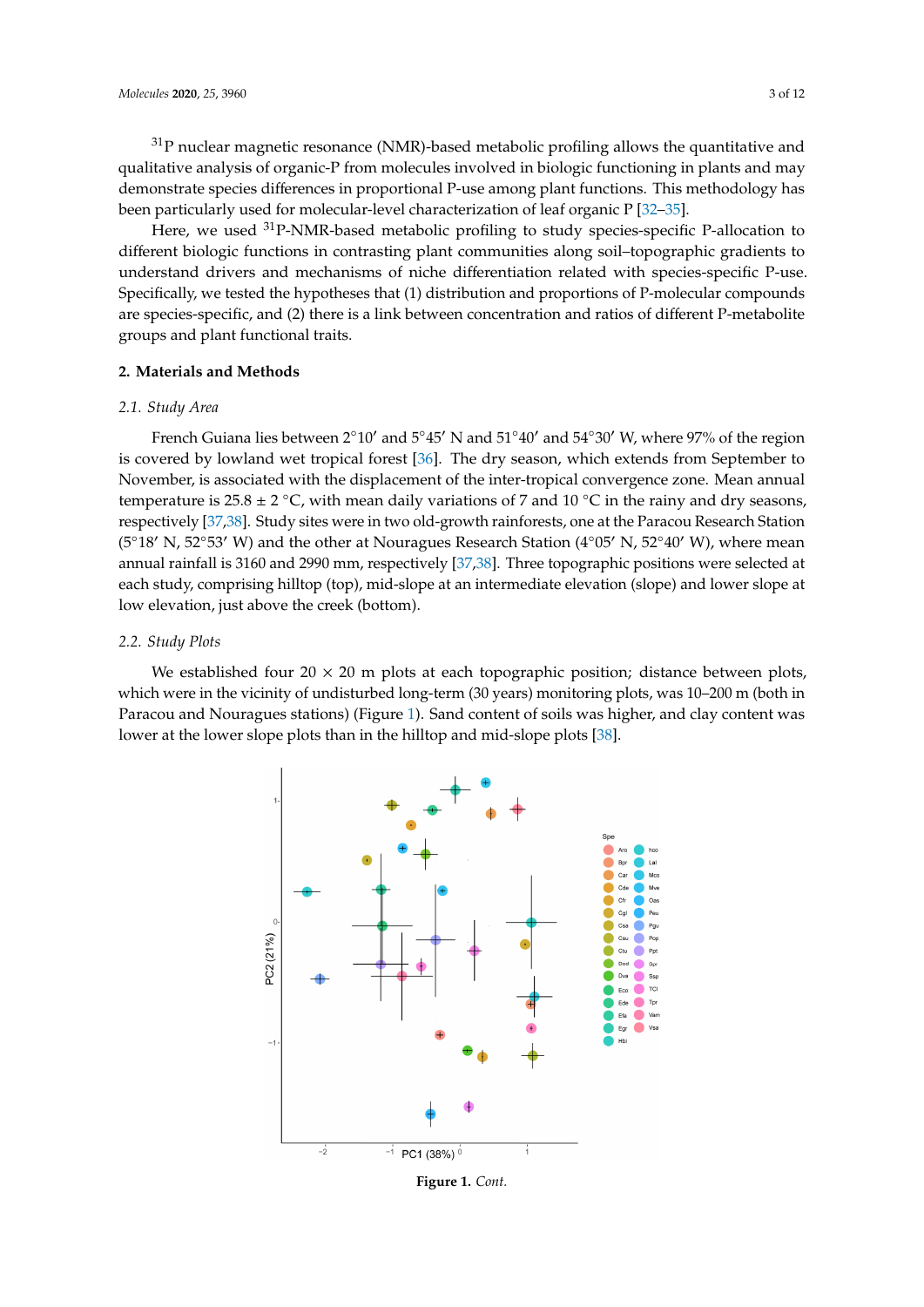<span id="page-3-0"></span>

Figure 1. Principal components analysis (PCA) of P organic compounds and elements in leaf material among (**A**) species and (**B**) variables. In panel B, metabolomic families are in black text;  $\mathbf{p}$  polyphosphate; pyrophosphate; polyphosphosphonate; polyphosphonate; orthophosphate; orthophosphate; orthophosphate;  $\mathbf{p}$ ecophysiological variables are in green text; and stoichiometric variables are in red text. Polyphos polyphosphate; pyrophos--pyrophosphate; polyphosphos--polyphosphonate; orthophosphate (orthophos), orthophosphate monosester (orthomono), orthophos—orthophosphate-diester; glucose6phos-glucose-6phosphates; SPAD-chlorophyll content; C-carbon; N-nitrogen; K-potassium; P-phosphorus. the closest tree species to each sampling point with the corresponding S.D. (B). The abbreviation of the legend refer to the closest tree species: Aro-*Aniba rosaeodora*; Bpr-Bocoa prouacensis; Car-Chrysophyllum argenteum-Cde-Capiro decorticans; Cfr-Catostemma *Vouacapoua america*; Vsa—*Vochysia sabatieri*. *fragrans*; Cgl—*Caryocar glabrum*; Csa—*Chrysophyllum sanguinolentum*; Csu—*Carapa surimensis*; Ctu—*Chimarrhis turbita*; Dod—*Dipteryx odorata*; Dva—*Drypetes variabilis*; Eco—*Eschweilera coriacea*; Ede—*Eschweilera decolorans*; Efa—*Eperua falcata*; Egr—*Eperua grandiflora*; Hbi—*Hirtella bicornis*; hco—*Hymanea courbaril*; Lal—*Licania alba*; Mco—*Moronobea coccinea*; Mve—*Micropholis venulosa*; Oas—*Oxandra asbeckii*; Peu—*Pouteria eugeniifolia*; Pgu—*Paloue guianensis*; Pop—*Protium opacum*; Ppt—*Pradosia ptychandra*; Spr—*Sterculia pruriens*; Ssp—*Sterculia speciose*; TCl—*Tovomita clusiaceae*; Tpr—*Talisia praealta*; Vam *Vouacapoua america*; Vsa—*Vochysia sabatieri*.

#### *2.3. Sample Collection*

We collected leaves from 199 trees of 31 species in the wet season (June) of 2015. The trees were representative of the whole rainforest of the French Guiana and of the two studied sites, Paracou and Nouragues. We collected leaves always in the same position and always of similar age (mature middle-age leaves) with the help of professional climbers. Samples used in metabolomic analyses require rapid processing and appropriate storage [\[39](#page-10-9)[–42\]](#page-10-10), so we placed about 2 g of leaf tissue per sample immediately into a paper container that was then frozen in liquid nitrogen and transported to the laboratory.

Frozen leaves were lyophilized and stored in paper containers at −80 ◦C; then samples were ground to a fine powder using a ball mill at 1500 rpm for 3 minutes and stored at −80 ◦C prior to analysis extraction.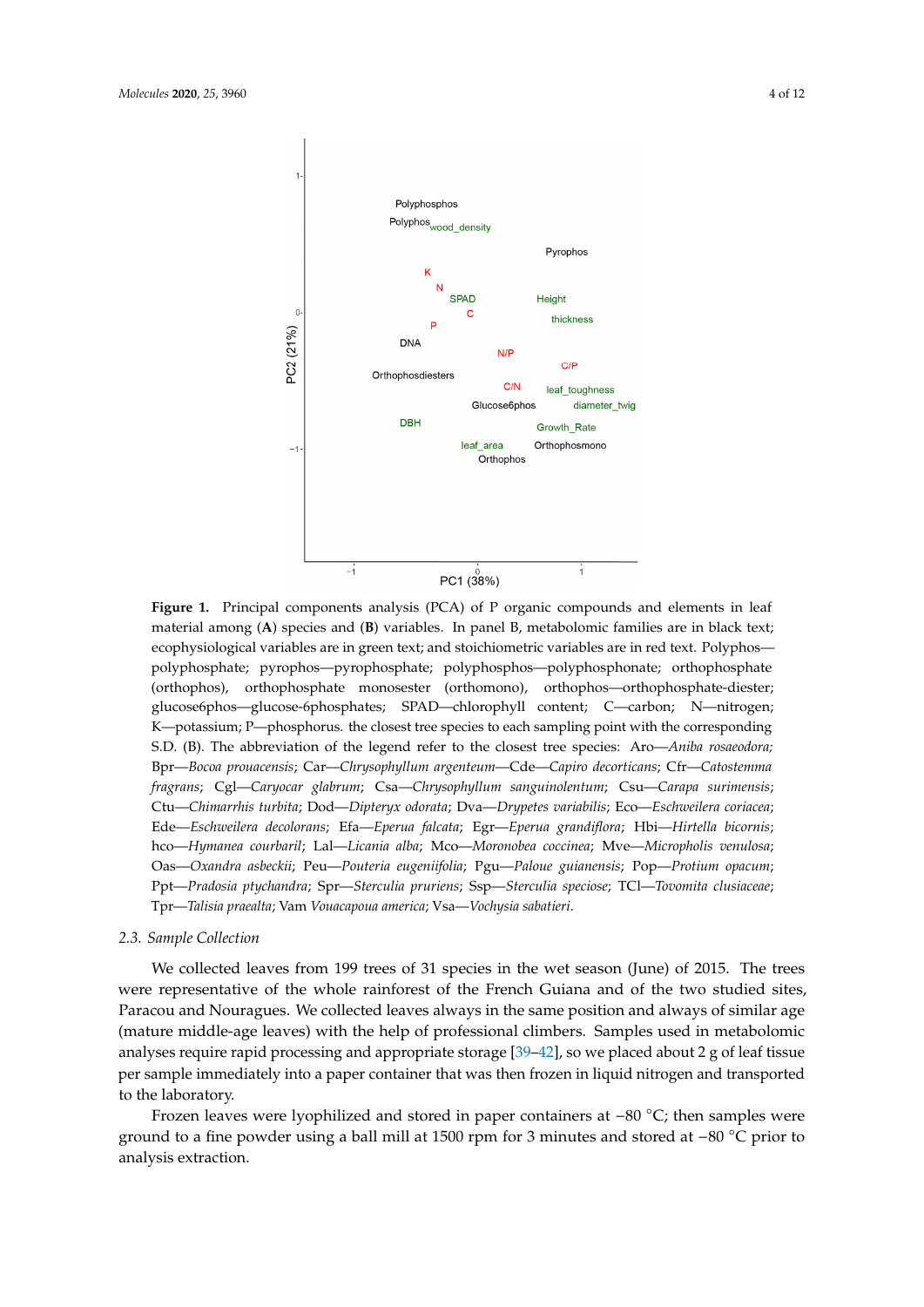### *2.4. Nutrient Pools*

Leaf subsamples were pulverized in a ball mill (MM400, Retsch, Haan, Germany) for the analysis of elemental composition. Between 0.15 and 0.2 g of leaf was weighed with a microbalance (MX5 Mettler Toledo, Columbus, OH, USA) for the determination of C and N contents by combustion coupled to an isotope ratio mass spectrometer at the Stable isotopes facility (UC Davis, Davis, CA, USA). P and K contents were determined by diluting 0.25 g of soil with an acid mixture of HNO<sub>3</sub> (60%) and  $H_2O_2$  $(30\% \text{ p/v})$  and digested in a microwave oven (MARS Xpress, CEM Corporation, Matthews, NC, USA). The digested solutions were then diluted to a final volume of 50 mL with ultrapure water and  $1\%$  HNO<sub>3</sub>. Blank solutions (5 mL of HNO<sub>3</sub> with 2 mL of H<sub>2</sub>O<sub>2</sub> with no sample biomass) were regularly analyzed. The content of each element was determined using inductively coupled plasma/optical emission spectrometry (ICP-OES Optima 4300DV, PerkinElmer, Wellesley, MA, USA). We used the standard certified biomass NIST 1573a to assess the accuracy of the biomass digestion and analytical procedures.

# *2.5. One Dimensional <sup>31</sup>P-NMR Analysis*

Standard 1D<sup>31</sup>P-NMR was used to quantify concentrations of the main organic and inorganic P classes, comprising as DNA, total diesters and monoesters, phosphonates, pyrophosphate and polyphosphate. Phosphorus was extracted by shaking 1.5 g of dry and ground leaf from each composite leaf sample in 30 mL of a solution containing 250 mM NaOH and 50 mM Na2EDTA (ethylenediaminetetraacetate) for 4 h [\[43](#page-10-11)[–45\]](#page-10-12). Then, extracts were centrifuged (30 min, 14,000 $\times g$ ), and 23 mL of resulting supernatant was frozen at −80 ◦C overnight and lyophilized. Lyophilization yielded 750  $\pm$  50 mg of material, 80 mg of which was redissolved in 640  $\mu$ L (1:8 *w/v* ratio) of a solution containing 530 µL of D<sub>2</sub>O, 10 µL of 14.2 M NaOD and 50 µL of 16 mM methylene diphosphonic acid (MDPA) trisodium salt (CH<sub>3</sub>O<sub>6</sub>P<sub>2</sub>Na<sub>3</sub>, Sigma-Aldrich, St. Louis, MO, USA, product number M1886). The MDPA was a reference for the quantification of individual P compounds, where each 50  $\mu$ L spike contained 50 µg of P. The redissolved solution was vortexed for 2 min and subsequently centrifuged for 5 min at 10,000 rpm; then 560  $\mu$ L of the solution was transferred to a 5-mm NMR tube for analysis. During the extraction, we continuously maintained the pH at 8. We used all the samples at the same pH to compare all the samples in the same condition. Subsequent organic phosphorus extraction in NaOH–EDTA improved spectral resolution in solution <sup>31</sup>P-NMR spectroscopy. Spectra were obtained using a Bruker Avance III 600 MHz spectrometer (Bruker, Germany) operating at 161.76 MHz for  $^{31}P$ ; NaOH–EDTA extracts were analyzed using zgpg30 pulse sequence, with a relaxation delay of 2.0 s, an acquisition time of 0.9 s, broadband proton decoupling, 8k scans were acquired per sample and using 64 K time domain data points, lasting each run an overall time of 4 h 40 min. Spectra were processed with a line broadening of 2 Hz, and chemical shifts were determined in parts per million (ppm) relative to an external standard of 85% orthophosphoric acid  $(H_3PO_4)$ . Identification of the 5target P classes was based on chemical shifts and previous reported data [\[32](#page-10-4)[,36\]](#page-10-6). Spectral processing was done using TopSpin 2.0 software. After a peak picking process, peak areas were calculated by deconvolution and integration of individual peaks. Concentration of P-containing compounds (mg P kg−<sup>1</sup> air dried leaf) were calculated using the known concentration of spiked MDPA.

 $31P-NMR$  is an NMR technique that does not a require isotope labeling and highly sensitive with NMR detection. Intensity in <sup>31</sup>P spectra signals was assigned to P types by integrating across the broad chemical shift regions of −21.5 to −18.5 ppm for non-terminal polyphosphate (poly-P), −5.3 to −4.8 ppm for pyrophosphate (pyro P), −4.8 to −4.0 for terminal poly P, which is mainly assigned to inorganic pyrophosphate and polyphosphates, −1.5 to 2.5 for diester-P and 2.5 to 7 ppm for orthophosphate (ortho-P and monoester-P). Deconvolution, which was then used to determine the intensity of up to 16 resonances in the ortho-P and monoester-P region, was initiated by manually identifying the chemical shift of peaks and shoulders. Chemical shifts of corresponding resonances varied only slightly between samples, and the largest variation was for orthophosphate resonance (range 5.56–5.74 ppm).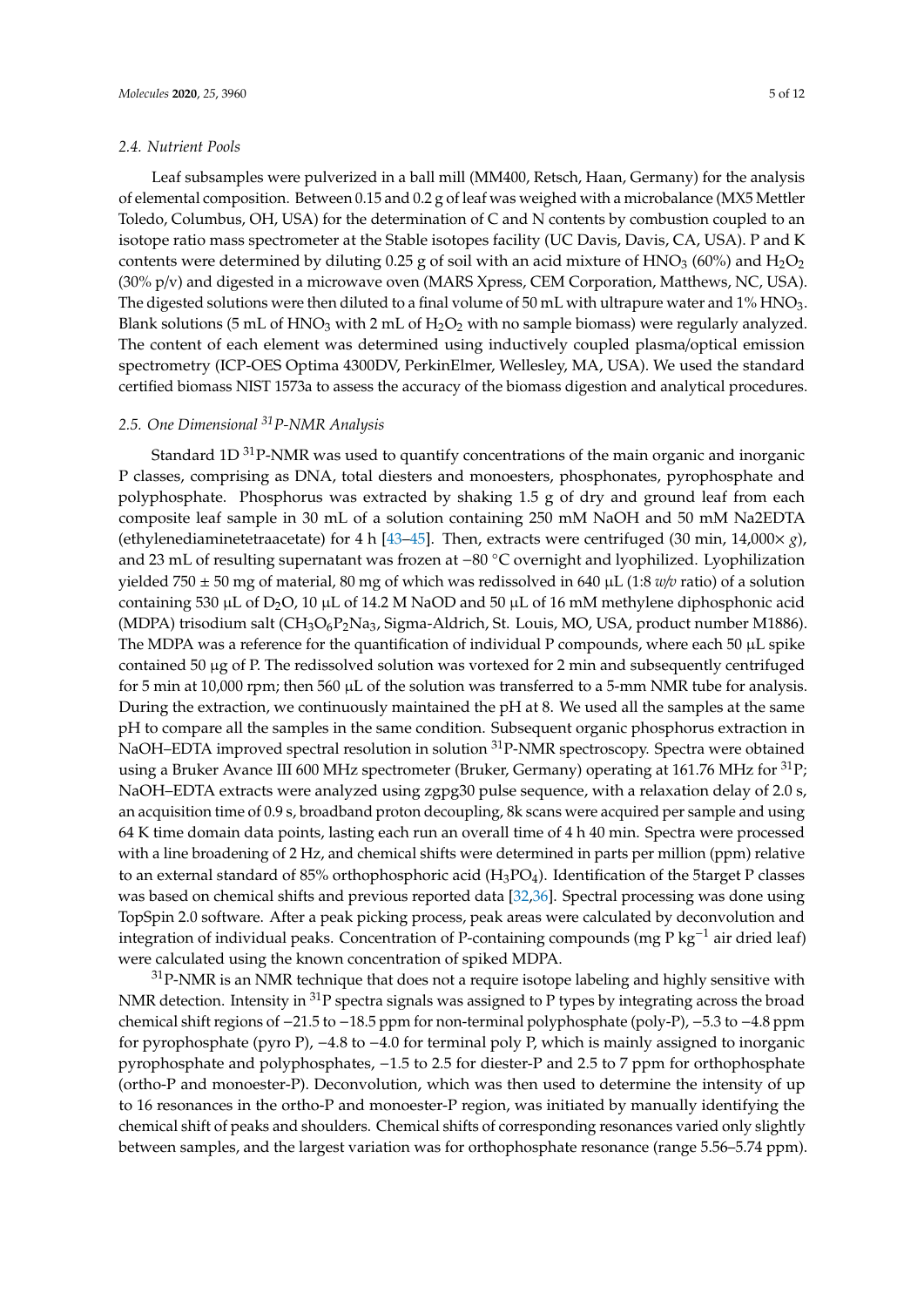This large variation most likely reflects sensitivity of orthophosphate chemical shifts to slight differences in pH between samples [\[46\]](#page-10-13).

#### *2.6. Statistical Analyses*

Differences in leaf P-compounds between species tested using PERMANOVA [\[47\]](#page-10-14) of the NMR data for each tree from which a leaf was collected, using Euclidean distance of species as a fixed factor. The number of permutations was set at 2000. We scaled normalized areas of metabolite peaks and then characterized and visualized differences among species and P compounds using principal components analysis (PCA), partial least squares discriminant analysis (PLSDA) and Pearson's correlation were used to test the degree of correspondence between the 1D NMR measurements and the relationship between elements and P organic compounds.

Statistical procedures were performed using R v2.12 [\(www.r-project.org\)](www.r-project.org) Core software using the SEQKNN, DOBY, PHEATMAP, VEGAN, FACTOEXTRA, FACTOMINER, DPLYR and MIXOMICS packages. Presented data are means ± SEM (Standard error of the mean), unless otherwise stated.

#### **3. Results**

#### *3.1. Phosphorus Compounds Identification*

On average,  ${}^{31}P$ -NMR spectra of NaOH–EDTA extracts (and relative proportions,%) from the leaf samples were characterized thus: monoester at 3.4 to 5.4 ppm (c. 25%), unhydrolyzed diesters at −1 to 2.3 ppm (c. 20%), DNA at −0.3 ppm (c. 20%), polyphosphate at −5.6 to −3.8 (c. 10%), inorganic orthophosphate (hereafter called 'phosphate' at 5.7 to 6.5 (c. 10%), pyrophosphate (pyrophos) inorganic form of P at 0.5 to 0.6. ppm (c. 5%) and glucose-6phosphates (glucose6phos) at 5.3 to 5.4 ppm (c. 5%). However, there were three main resonance areas in the spectra of acid-insoluble compounds: P in monoesters, phospholipids (orthophosphate diester) and DNA. Signals from nucleic acids (DNA −0.37 ppm) and phospholipids were differentiated in the orthophosphate diester (orthophosdiester) region and identified in a leaf sample. Inorganic (polyphos) and organic polyphosphates were differentiated by the presence of a signal at−9 ppm from theαphosphate of organic polyphosphates (polyphosphos). Some orthophosphate monoesters, which were mainly represented by RNA-derived mononucleotides and phosphatidyl choline, degraded rapidly to orthophosphate diesters in NaOH–EDTA; DNA and other phospholipids were more stable [\[32](#page-10-4)[,36\]](#page-10-6).

#### *3.2. Phosphorus Compounds and Elements Among Species*

There were species differences in P organic compounds profiles (pseudo- $F = 3.08$ ;  $R^2 = 0.67$ ,  $p < 0.001$ ), where 67% of the variability was explained by species (Table [1\)](#page-5-0).

Concentrations of P in the tree leaf material varied from 0.73 to 2.10 mg kg<sup>-1</sup> (Table [2\)](#page-6-0), where NaOH–EDTA extracted P represented 65%–90% of total P; 15%–40% was inorganic P that was almost completely lost during NaOH–EDTA extraction and loss of P<sub>org</sub> did not exceed 15%–20%. Proportions of monoester and diester-P varied among tree species (Table [2\)](#page-6-0). The highest proportion of diesters (55%) was recorded in *Calostemma fragrans*, *Sterculia pruriens*, *S. speciosa*, *Protium opacum*, *Aniba rosaeodora* and *Drypetes variabilis*, while the lowest (10%) was found in *Chrysophyllum argenteum*, *Tovomita clusiacege*, *Eschweilera decolorans*, *Capirona decorticans*, *Paloue guianensis*, *Dipteryx odorata* and *Talisia praealta*. The proportion of phospholipid-P exceeded 30% in extracts from *Tovomita clusiacege* and was 10% in extracts from the other species (Table [2\)](#page-6-0).

| Source    | df | SS       | MS      |      | $R^2$ | v     |
|-----------|----|----------|---------|------|-------|-------|
| Species   | 33 | 10206396 | 309.285 | 3.08 | 0.67  | 0.001 |
| Residuals | 49 | 4914344  | 100.293 | 0.33 |       |       |
| Total     | 82 | 15120740 |         |      |       |       |

<span id="page-5-0"></span>**Table 1.** Test for species differences in phosphorus (P) organic compound content in leaf material.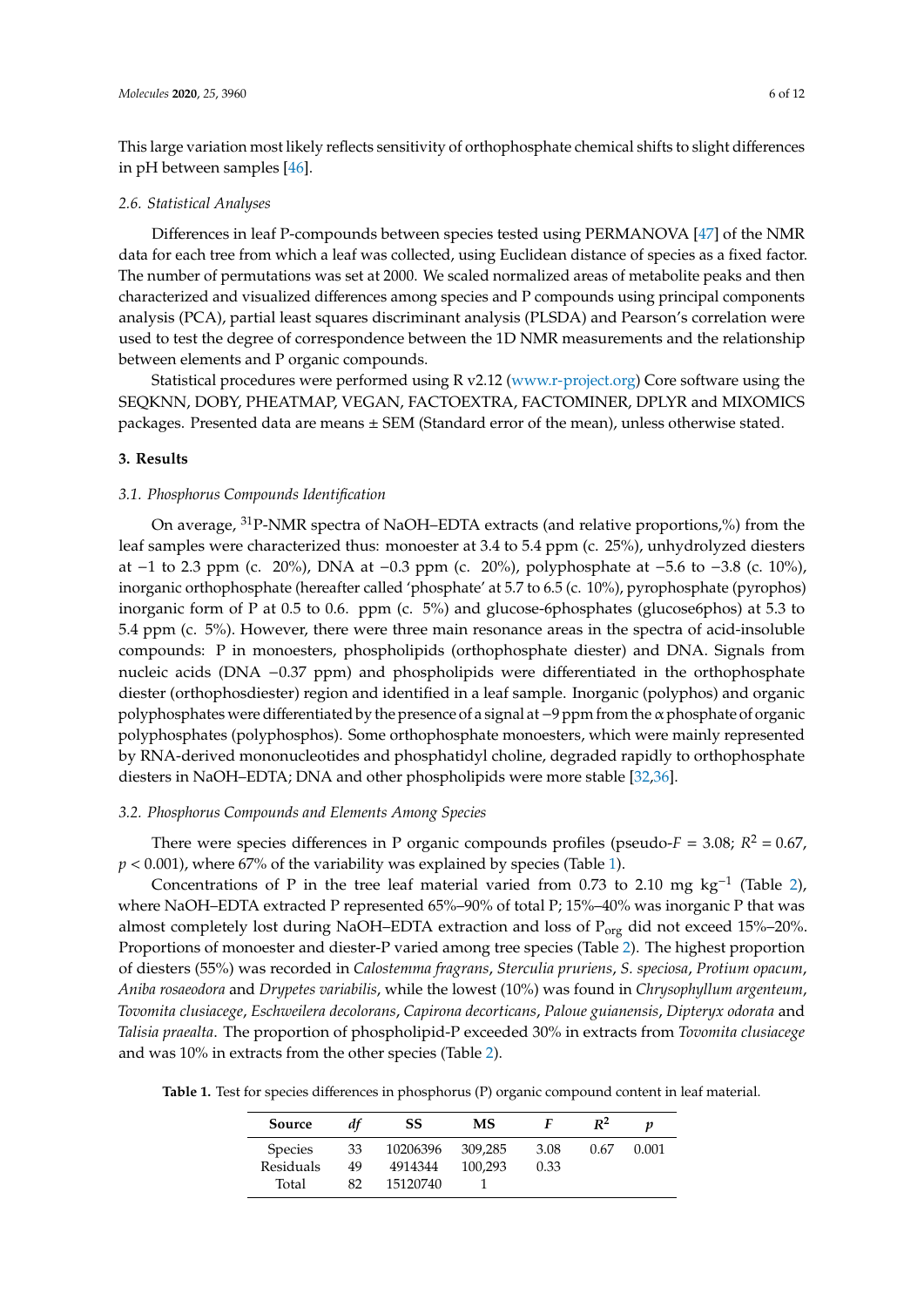<span id="page-6-0"></span>

| <b>Species</b>                  | <b>Total P</b><br>$(\%, D.W.)$ | <b>Total C</b><br>(%, D.W.) | <b>Total N</b><br>(%, D.W.) | C: N  | C: P    | N:P   | K<br>(%, D.W.) | Phosphorus Species Distribution, % of Total P in Extract |              |                   |                    |                        |            |              |              |
|---------------------------------|--------------------------------|-----------------------------|-----------------------------|-------|---------|-------|----------------|----------------------------------------------------------|--------------|-------------------|--------------------|------------------------|------------|--------------|--------------|
|                                 |                                |                             |                             |       |         |       |                | Polyphos                                                 | Orthophos    | Glucose-<br>6phos | Orthophos-<br>mono | Orthophos-<br>diesters | <b>DNA</b> | Pyrophos     | Poly-P       |
| Licania alba                    | 0.04                           | 48.59                       | 1.44                        | 34.7  | 1151.91 | 33.17 | 0.35           | 3.55                                                     | 7.11         | $\mathbf{0}$      | 14.12              | 28.57                  | 16.57      | 17.30        | 12.79        |
| Vouacapoua americana            | 0.07                           | 50.2                        | 1.99                        | 25.6  | 687.46  | 26.84 | 0.67           | 1.67                                                     | 8.57         | 24.17             | 22.41              | 15.52                  | 6.75       | 13.92        | 6.99         |
| Chrysophyllum<br>argenteum      | 0.03                           | 49.7                        | 1.34                        | 37.2  | 1435.60 | 38.59 | 0.40           | 40.25                                                    | $\Omega$     | $\mathbf{0}$      | 11.77              | 11.57                  | 16.82      | $\mathbf{0}$ | 19.60        |
| Oxandra asbeckii                | 0.05                           | 48.1                        | 1.94                        | 24.8  | 1042.83 | 42.13 | 1.69           | 24.25                                                    | 63.24        | $\mathbf{0}$      | 0.65               | 1.30                   | 10.04      | $\mathbf{0}$ | 0.52         |
| Hirtella bicornis               | 0.04                           | 47.1                        | 1.32                        | 35.9  | 1215.23 | 33.94 | 0.75           | $\theta$                                                 | $\Omega$     | $\Omega$          | 26.38              | 13.88                  | 9.03       | 25.13        | 25.58        |
| Tovomita sp.                    | 0.07                           | 49.3                        | 1.61                        | 30.6  | 670.28  | 21.91 | 0.72           | $\Omega$                                                 | 6.65         | 16.55             | 6.99               | 16.12                  | 22.00      | $\mathbf{0}$ | 31.70        |
| Moronobea coccinea              | 0.03                           | 48.8                        | 1.28                        | 38.4  | 1469.22 | 38.49 | 0.27           | 5.88                                                     | $\mathbf{0}$ | $\mathbf{0}$      | 1.82               | 46.14                  | 23.60      | $\mathbf{0}$ | 22.55        |
| Eschweilera coriacea            | 0.07                           | 50.0                        | 1.71                        | 30.7  | 975.27  | 30.72 | 0.50           | 1.60                                                     | 16.35        | 10.46             | 17.44              | 22.40                  | 16.29      | 8.91         | 6.56         |
| Hymanea courbaril               | 0.12                           | 48.5                        | 1.91                        | 25.3  | 412.80  | 16.29 | 0.87           | 42.19                                                    | 38.05        | 3.09              | $\Omega$           | $\mathbf{0}$           | 11.35      | 5.31         | $\Omega$     |
| Eschweilera decolorans          | 0.05                           | 50.0                        | 1.77                        | 28.2  | 1103.39 | 39.14 | 0.58           | 32.27                                                    | $\mathbf{0}$ | $\Omega$          | 9.36               | 27.51                  | 6.00       | $\mathbf{0}$ | 24.85        |
| Capirona decorticans            | 0.05                           | 48.7                        | 2.08                        | 23.4  | 1077.96 | 46.08 | 0.41           | $\theta$                                                 | $\Omega$     | $\Omega$          | 11.37              | 53.25                  | 32.62      | $\mathbf{0}$ | 2.77         |
| Pouteria eugeniifolia           | 0.08                           | 48.6                        | 2.89                        | 16.9  | 650.54  | 38.58 | 0.69           | $\Omega$                                                 | 35.00        | $\Omega$          | 15.72              | 19.61                  | 19.61      | $\Omega$     | 10.06        |
| Eperua falcata                  | 0.08                           | 49.6                        | 1.70                        | 30.1  | 687.85  | 23.49 | 0.63           | 7.37                                                     | $\Omega$     | 6.41              | 25.85              | 43.73                  | 10.22      | $\Omega$     | 6.41         |
| Catostemma fragrans             | 0.03                           | 25.2                        | 0.90                        | 14.0  | 455.01  | 16.29 | 0.28           | $\overline{0}$                                           | 49.45        | 2.50              | 28.06              | $\mathbf{0}$           | 20         | $\Omega$     | $\Omega$     |
| Caryocar glabrum                | 0.05                           | 52.4                        | 1.34                        | 39.2  | 1009.50 | 25.75 | 0.36           | $\Omega$                                                 | 22.91        | $\Omega$          | 20.06              | 20.06                  | 32.87      | 3.59         | 0.51         |
| Eperua grandiflora              | 0.04                           | 50.5                        | 1.39                        | 37.8  | 1289.63 | 34.47 | 0.34           | 6.39                                                     | 7.22         | 6.46              | 25.13              | 19.73                  | 12.13      | 18.70        | 4.25         |
| Paloue guianensis               | 0.05                           | 52.0                        | 1.76                        | 29.5  | 1086.24 | 36.77 | 0.22           | 2.21                                                     | $\mathbf{0}$ | 19.81             | 7.14               | 21.05                  | 21.63      | 28.16        | $\Omega$     |
| Dipteryx odorata                | 0.06                           | 49.4                        | 1.38                        | 35.9  | 891.48  | 24.81 | 0.89           | 0.31                                                     | 12.79        | 8.35              | 4.57               | 16.65                  | 3.13       | $\mathbf{0}$ | 54.19        |
| Protium opacum                  | 0.06                           | 47.7                        | 1.25                        | 38.5  | 856.32  | 22.39 | 0.67           | 14.49                                                    | 32.93        | $\mathbf{0}$      | 40.44              | 0.80                   | 7.12       | $\Omega$     | 4.21         |
| Talisia praealta                | 0.04                           | 48.9                        | 1.23                        | 39.9  | 1203.11 | 30.12 | 0.21           | $\overline{0}$                                           | $\Omega$     | $\Omega$          | 10.14              | 18.78                  | 18.78      | 23.31        | 28.98        |
| Bocoa prouacensis               | 0.04                           | 48.8                        | 1.66                        | 31.0  | 1471.96 | 47.02 | 0.35           | $\overline{0}$                                           | 27.66        | 14.21             | 14.21              | 4.61                   | 2.66       | 0.46         | 36.19        |
| Sterculia pruriens              | 0.07                           | 46.9                        | 1.42                        | 33.2  | 686.14  | 20.66 | 1.14           | $\Omega$                                                 | 19.99        | 22.74             | 44.54              | $\mathbf{0}$           | 12.73      | $\mathbf{0}$ | $\Omega$     |
| Pradosia ptychandra             | 0.08                           | 46.7                        | 1.79                        | 27.1  | 727.94  | 25.16 | 1.57           | 10.66                                                    | $\mathbf{0}$ | $\Omega$          | 28.35              | 17.79                  | 10.19      | $\Omega$     | 33.01        |
| Aniba rosaeodora                | 0.05                           | 48.2                        | 1.44                        | 33.5  | 1019.02 | 30.46 | 0.97           | $\theta$                                                 | $\Omega$     | $\Omega$          | 50                 | 30                     | 20         | $\Omega$     | $\Omega$     |
| Vochysia sabatieri              | 0.04                           | 47.31                       | 1.22                        | 39.03 | 1357.56 | 34.89 | 0.23           | $\Omega$                                                 | 2.20         | $\Omega$          | 30.08              | 41.23                  | 14.48      | 2.68         | 9.33         |
| Chrysophyllum<br>sanguinolentum | 0.06                           | 48.02                       | 2.42                        | 19.85 | 816.72  | 41.14 | 1.47           | $\Omega$                                                 | $\Omega$     | $\Omega$          | 18.18              | 59.02                  | 13.77      | $\mathbf{0}$ | 9.03         |
| Sterculia speciosa              | 0.05                           | 48.63                       | 1.35                        | 36.10 | 1020.57 | 28.27 | 0.86           | 1.07                                                     | 12.07        | 7.77              | 59.09              | 10                     | 10         | $\mathbf{0}$ | $\Omega$     |
| Carapa surinamensis             | 0.06                           | 48.49                       | 1.41                        | 34.61 | 816.65  | 23.59 | 0.50           | 30.42                                                    | $\Omega$     | 13.52             | $\Omega$           | 21.87                  | 22.02      | $\Omega$     | 12.17        |
| Chimarrhis turbinata            | 0.05                           | 47.42                       | 1.99                        | 23.87 | 941.32  | 39.24 | 0.23           | $\Omega$                                                 | 15.06        | 22.14             | 15.74              | 17.90                  | 4.48       | 24.69        | $\mathbf{0}$ |
| Drypetes variabilis             | 0.05                           | 45.13                       | 1.45                        | 31.15 | 847.58  | 27.14 | 1.03           | 22.84                                                    | 15.94        | 3.22              | 37.99              | 16.00                  | 4.00       | $\mathbf{0}$ | $\theta$     |
| Micropholis venulosa            | 0.04                           | 47.48                       | 1.90                        | 25.04 | 1149.58 | 45.91 | 0.65           | $\Omega$                                                 | $\Omega$     | $\Omega$          | 27.64              | 23.10                  | 28.69      | $\Omega$     | 20.57        |

Table 2. Profile of P-compounds in leaf material of tree species. <sup>31</sup>P NMR spectra of NaOH–EDTA extracts (and relative proportions, %) from the leaf samples were characterized.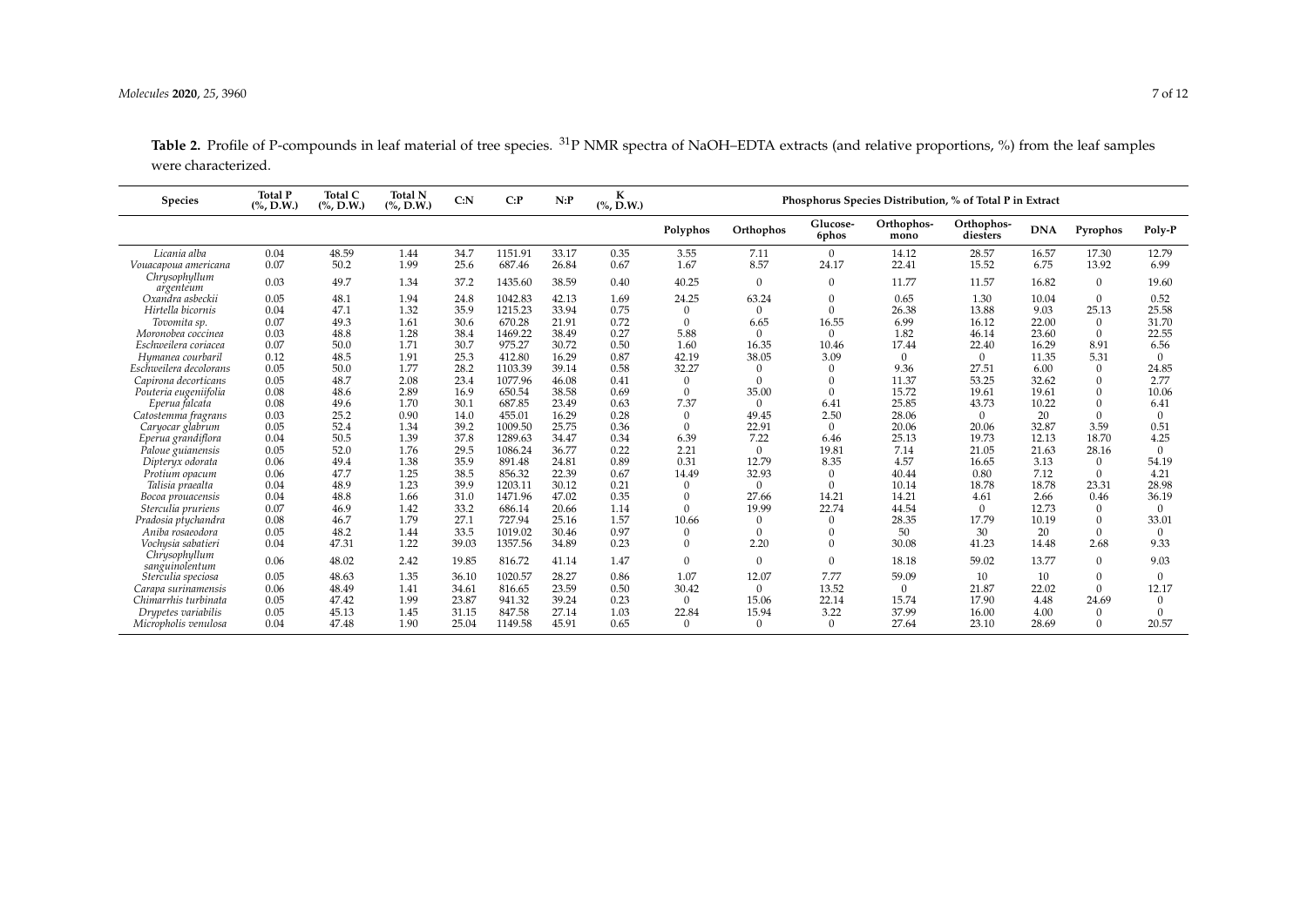#### *3.3. Phosphorus Compounds and Elements*

PCs 1 and 2 of the PCA of P organic compounds and elements concentration in leaf material among species represented 59% of the variation and showed several separations among species (Figure [1A](#page-3-0)). The results of the PLS–DA were very similar to the results of PCA (Figure [1\)](#page-3-0). Nutrients were a key driver, as indicated by higher N and P concentrations and lower C:P and C:N ratios along PC1 axis, whereas variation in PC2 was associated with distinct identified P family components, with observed gradient along this axis from P families associated with energy transference and genetic information and protein synthesis to organic P-family (polyphosphates) associated with energy reserves (Figure [1B](#page-3-0)).

# **4. Discussion**

Our results support our hypothesis that P metabolite profiling differ among species, reflecting niche differentiation in the P-use. We observed that species tended to be characterized by the composition in leaf tissue of main functional groups of metabolic P-containing molecules and elements, indicating species use of different forms of P drive is species-specific diversity in the studied tropical wet forest studied sites. We observed clear species niche differentiation along PC2 (Figure [1B](#page-3-0)) along the gradient constituted from high-anabolic-energy P-use and low P-storage compounds to low-anabolic-energy P-use and high P-storage compounds; however, there were no clear patterns of this relationship with total P concentration or between total foliar P concentration and the foliar P metabolome. One possible explanation for these contrasting results may be the lack of direct comparison, because the P-metabolome was analyzed using water extracts, whereas P concentrations were determined from leaf structural tissues, where there are species variations in light use or anti-herbivore strategy, may result in species with higher levels of P use for active metabolism, but not necessarily higher levels of total P concentration. Leaves directly exposed to sunlight tend to be sclerophyllous and contain low P concentrations; however, most P is allocated to energy and anabolic metabolism due to the high photosynthetic activity and levels of energy storage.

Our results show that proportional and functional use of P varies with species, indicating niche partitioning. Similarly, previous studies in this tropical forest have observed that general foliar metabolomic profiles show clear species-specific signatures that indicate functional niche separation in dominant tree species [\[48\]](#page-10-15). Our results indicate that microsite differences in resource bioavailability create variations in niche conditions that drive multiple species coexistence at small spatial scales.

Classical species niche hypotheses are based on the concept that potential competing sympatric species have varying optimum basic abiotic resource requirements (light, water and nutrients) and contrasting biotic relationships [\[49\]](#page-10-16). Previous studies have identified associations between species assemblages and habitat conditions in tropical rainforests [\[50–](#page-10-17)[53\]](#page-11-0), such as variations in leaf properties (parental material, drainage), leaf nutrient availability [\[14\]](#page-9-7) and topography (slope steepness and orientation, margins with water courses), that are consistent with niche theory. Extensions of the classical ecological niche hypothesis, such as the biogeochemical niche hypothesis, claim that species tend to reach an optimal chemical composition that is linked to a singular optimal function (homeostasis) and allows niche occupation [\[54–](#page-11-1)[58\]](#page-11-2). Thus, this study provides evidence for the use of a fundamental resource, such as the P, in the characterization of species niche space. This approach may be powerful in sites with limited P, such as in rainforests, where a P-metabolic niche would reflect species-specific functional adaptions along natural gradients that drive bioavailability, total concentration and content of P as consequence of long-term different sympatric species co-evolution that should have optimized community use and conservation of the scarce amounts of P. Tropical trees may occupy finely subdivided niches [\[59\]](#page-11-3), but there is little direct evidence for a measurable variable that reflects overall functional differences among sympatric species. Our results clearly indicate that species niche specificity may be determined, at least partially, by analyzing variance in the P-metabolic profile among sympatric species, together with other potential sources of environmental variability, such as micro-site conditions and topography. It is likely, therefore, that environmental factors, such as topography and leaf physicochemical properties, could be related to species-specific use of P. That is also consistent with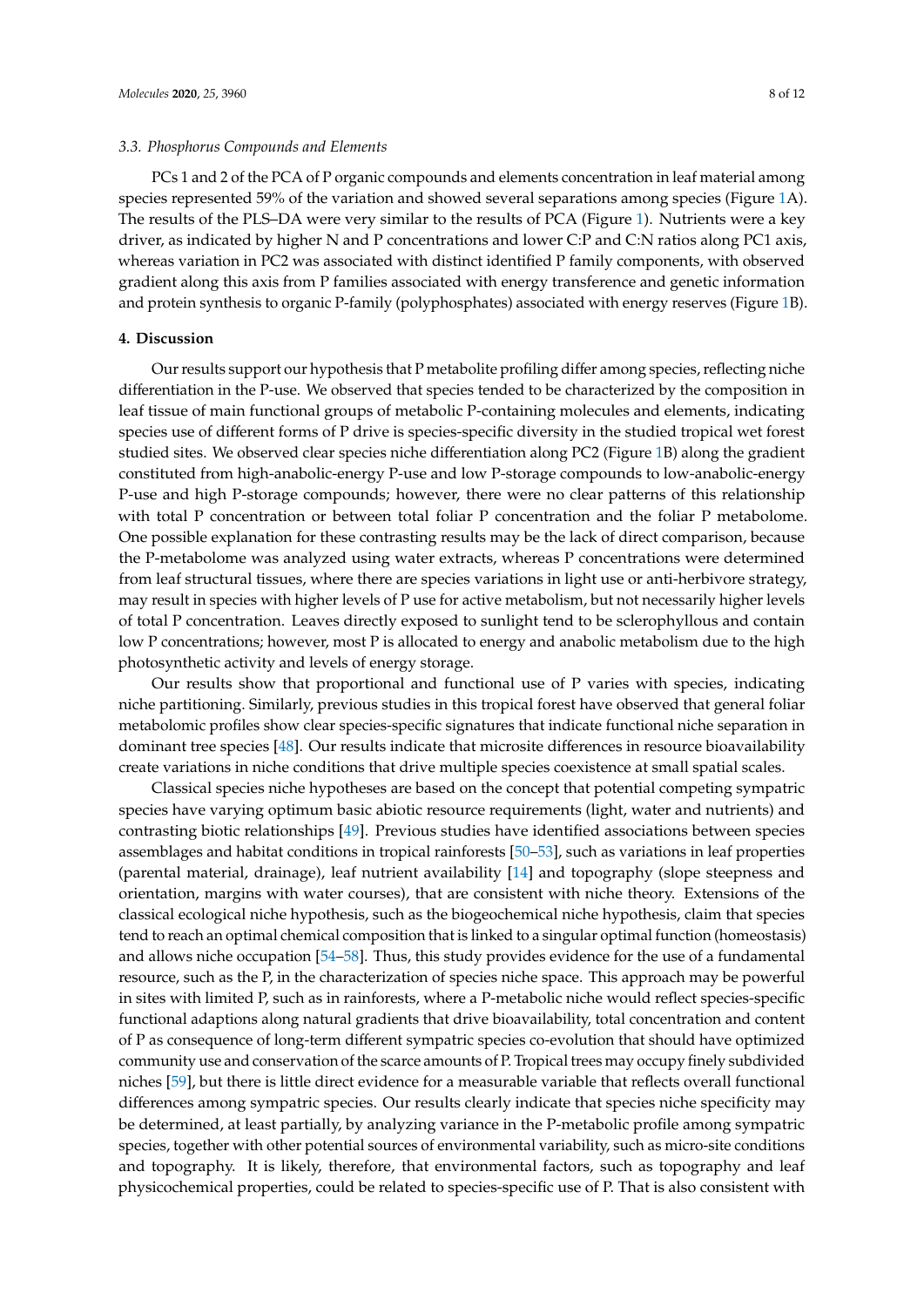the significant change of P-use and niche differentiation across distinct space situation due slope at microscale spatial level and also to medium spatial distances in this pristine rainforest area in French Guiana. Implies a continuum of strategies form an extreme of high growth rates, high leaf area, low wood density and high P-use in anabolic and energy store and transference to another extreme strategy with low growth rate and leaf area, high wood density and high P-reserve compounds.

# **5. Conclusions**

This study found large differences in P-metabolite profiling among sympatric tree species in French Guianese rainforests. <sup>31</sup>P-NMR-based metabolic profiling analysis showed tree species that contained high concentrations of P-organic compounds related to energy, information and protein synthesis had low concentrations of P-organic compounds related to P-storage; in other hand the reverse, were P-organic compounds related to P-storage had higher concentration had low concentration of P-organic compounds related to energy, information and protein synthesis was true.

These results are consistent with the niche theory and demonstrate the usefulness of P-metabolome as an analytical tool to determine niche differences in the functions of plant species in a community under limited nutrient bioavailability. It is likely that metabolomic niches in old, undisturbed tropical forest ecosystems are associated with the optimal use-exploitation of environmental niches (light conditions, water and nutrient availability, and/or specific biotic relationships) acquired through evolutionary processes. In tropical forests on P-poor soils, species exhibit morphologic, physiological, molecular and biochemical adaptions, where P-use forms are related to basic functional traits, such as growth rate, leaf area and wood density.

Described results strongly suggested that existed a continuum of strategies form from the species to relate an extreme of high growth rates, high leaf area, low wood density and high P-use in anabolic and energy store. Another extreme strategy with low growth rate and leaf area, high wood density and high P-reserve compounds.

The results were also consistent with the significant change of P-use and niche differentiation across distinct space situation due to slope at microscale spatial level and to medium spatial distances in this pristine rainforest area in French Guiana.

**Author Contributions:** A.G.-G. and J.P. designed the study with the help of all co-authors. All authors participated in the field measurements or chemical and statistical analyses. All authors contributed to the writing of the manuscript and the drafting of the figures. All authors have read and agreed to the published version of the manuscript.

**Funding:** This research was supported by the European Research Council Synergy grant ERC-2013-SyG-610028 IMBALANCE-P, the European FP7 S-Clima project PIEF-GA-2013-626234, the Spanish Government grant CGL2016-79835, the Catalan Government grant SGR 2017-1005, we thank the staff of the Nouragues station managed by USR mixte LEEISA (CNRS; Cayenne) and the Paracou station managed by UMR Ecofog (CIRAD, INRA; Kourou). Both research stations benefit from "Investissement d'Avenir" grants managed by Agence Nationale de la Recherche (CEBA: ANR-10-LABX-25-01; ANAEE-France: ANR-11-INBS-0001). AGG was supported by the Ministry of Education, Youth and Sports of CR within the project Mobility CzechGlobe, CZ.02.2.69/0.0/0.0/16\_027/0008137. AGG and OU were also supported by the project SustES (CZ.02.1.01/0.0/0.0/16\_019/0000797).

**Conflicts of Interest:** The authors declare no competing financial and non-financial interests.

# **References**

- <span id="page-8-0"></span>1. Vos, J.; Biemond, H. Effects of nitrogen on the development and growth of the potato plant. 1. Leaf appearance, expansion growth, life spans of leaves and stem branching. *Ann. Bot.* **1992**, *70*, 27–35. [\[CrossRef\]](http://dx.doi.org/10.1093/oxfordjournals.aob.a088435)
- <span id="page-8-1"></span>2. Evans, J.R. Photosynthesis and nitrogen relationships in leaves of C3 plants. *Oecologia* **1989**, *78*, 9–19. [\[CrossRef\]](http://dx.doi.org/10.1007/BF00377192) [\[PubMed\]](http://www.ncbi.nlm.nih.gov/pubmed/28311896)
- <span id="page-8-2"></span>3. Elser, J.J.; Bracken, M.E.S.; Cleland, E.E.; Gruner, D.S.; Harpole, W.S.; Hillebrand, H.; Ngai, J.T.; Seabloom, E.W.; Shurin, J.B.; Smith, J.E. Global analysis of nitrogen and phosphorus limitation of primary producers in freshwater, marine and terrestrial ecosystems. *Ecol. Lett.* **2007**, *10*, 1135–1142. [\[CrossRef\]](http://dx.doi.org/10.1111/j.1461-0248.2007.01113.x) [\[PubMed\]](http://www.ncbi.nlm.nih.gov/pubmed/17922835)
- <span id="page-8-3"></span>4. Tanner, E.V.J.; Vitousek, P.M.; Cuevas, E. experimental investigation of nutrient limitation of forest growth on wet tropical mountains. *Ecology* **1998**, *79*, 10–22. [\[CrossRef\]](http://dx.doi.org/10.1890/0012-9658(1998)079[0010:EIONLO]2.0.CO;2)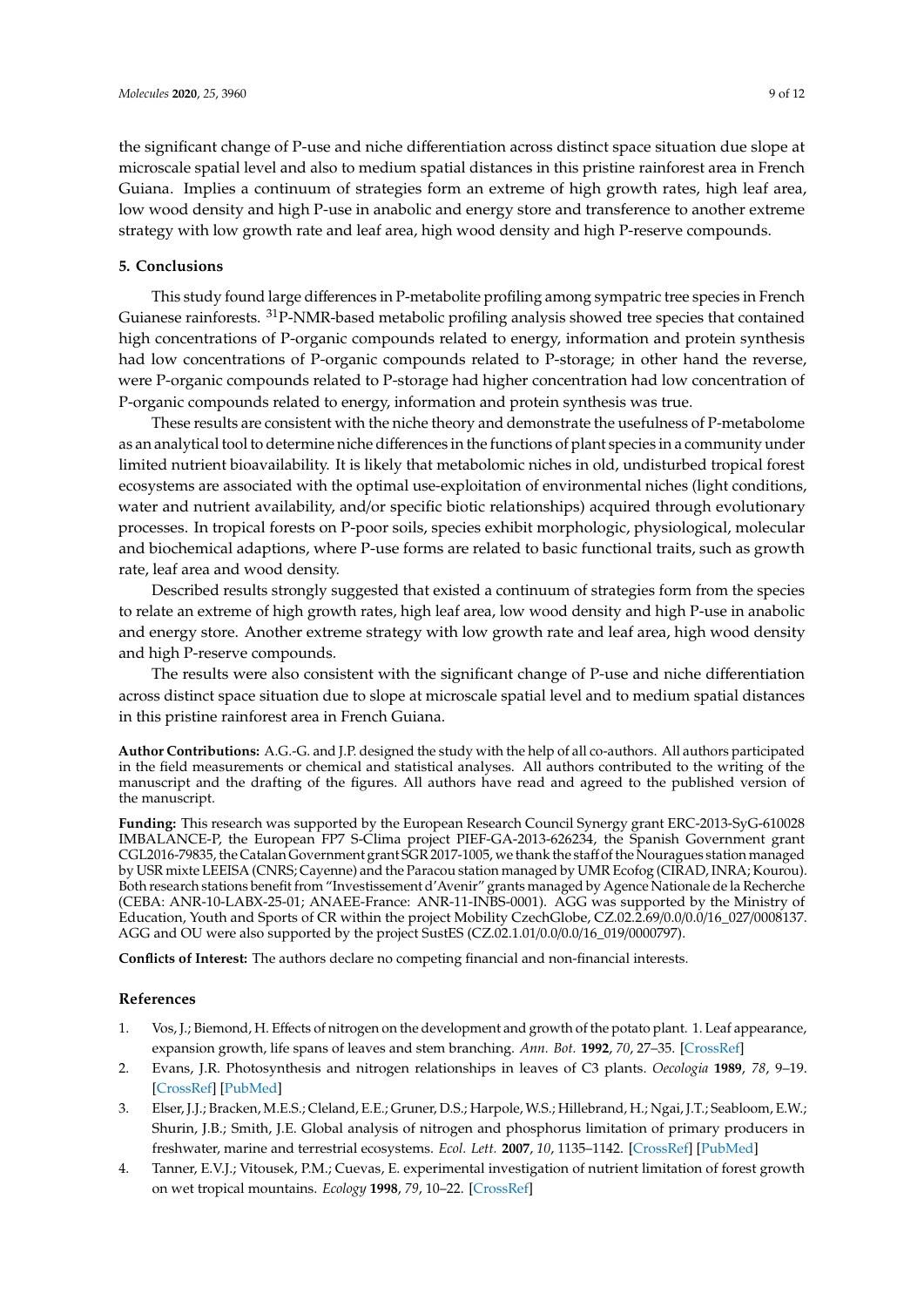- <span id="page-9-0"></span>5. Walker, T.W.; Syers, J.K. The fate of phosphorus during pedogenesis. *Geoderma* **1976**, *15*, 1–19. [\[CrossRef\]](http://dx.doi.org/10.1016/0016-7061(76)90066-5)
- 6. Allison, S.D.; Vitousek, P.M. Rapid nutrient cycling in leaf litter from invasive plants in Hawai. *Oecologia* **2004**, *141*, 612–619. [\[CrossRef\]](http://dx.doi.org/10.1007/s00442-004-1679-z)
- 7. Wardle, D.A.; Walker, L.R.; Bardgett, R.D. Ecosystem properties and forest decline in contrasting long-term. *Science* **2004**, *305*, 509–514. [\[CrossRef\]](http://dx.doi.org/10.1126/science.1098778)
- <span id="page-9-1"></span>8. Kichenin, E.; Wardle, D.A.; Peltzer, D.A.; Morse, C.W.; Freschet, G.T. Contrasting effects of plant inter- and intraspecific variation on community-level trait measures along an environmental gradient. *Funct. Ecol.* **2013**, *27*, 1254–1261. [\[CrossRef\]](http://dx.doi.org/10.1111/1365-2435.12116)
- <span id="page-9-2"></span>9. Turner, B.L.; Brenes-Arguedas, T.; Condit, R. Pervasive phosphorus limitation of tree species but not communities in tropical forests. *Nature* **2018**, *555*, 367–370. [\[CrossRef\]](http://dx.doi.org/10.1038/nature25789)
- <span id="page-9-3"></span>10. Vitousek, P.M.; Sanford, R.L., Jr. Nutrient cycling in moist tropical forest. *Ann. Rev. Ecol. Syst.* **1986**, *17*, 137–167. [\[CrossRef\]](http://dx.doi.org/10.1146/annurev.es.17.110186.001033)
- <span id="page-9-4"></span>11. Vitousek, P.M. *Nutrient Cycling and Limitation: Hawai'i as a Model System*; Princeton University Press: Princeton, NJ, USA, 2004.
- <span id="page-9-5"></span>12. Corlett, R.T.; Primack, R.B. Tropical rainforests and the need for cross-continental comparisons. *Trends Ecol. Evol.* **2006**, *21*, 105–107. [\[CrossRef\]](http://dx.doi.org/10.1016/j.tree.2005.12.002) [\[PubMed\]](http://www.ncbi.nlm.nih.gov/pubmed/16701482)
- <span id="page-9-6"></span>13. Aiba, S.I.; Sawada, Y.; Takyu, M.; Eino, T.; Kitayama, K.; Repin, R. Structure, floristics and diversity of tropical montane rain forests over ultramafic soils on Mount Kinabalu (Borneo) compared with those on non-ultramafic soils. *Aust. J. Bot.* **2015**, *63*, 191–203. [\[CrossRef\]](http://dx.doi.org/10.1071/BT14238)
- <span id="page-9-7"></span>14. John, R.; Dalling, J.W.; Harms, K.E.; Yavitt, J.B.; Stallard, R.F.; Mirabello, M.; Hubbell, S.P.; Valencia, R.; Navarrete, H.; Vallejo, M.; et al. Soil nutrients influence spatial distributions of tropical tree species. *Proc. Natl. Acad. Sci. USA* **2007**, *104*, 864–869. [\[CrossRef\]](http://dx.doi.org/10.1073/pnas.0604666104) [\[PubMed\]](http://www.ncbi.nlm.nih.gov/pubmed/17215353)
- <span id="page-9-8"></span>15. Pennington, R.T.; Lavin, M.; Oliveira-Filho, A. woody plant diversity, evolution, and ecology in the tropics: Perspectives from seasonally dry tropical forests. *Annu. Rev. Ecol. Evol. Syst.* **2009**, *40*, 437–457. [\[CrossRef\]](http://dx.doi.org/10.1146/annurev.ecolsys.110308.120327)
- <span id="page-9-9"></span>16. Matos, F.A.R.; Magnago, L.F.S.; Gastauer, M.; Carreiras, J.M.B.; Simonelli, M.; Meira-Neto, J.A.A.; Edwards, D.P. Effects of landscape configuration and composition on phylogenetic diversity of trees in a highly fragmented tropical forest. *J. Ecol.* **2017**, *105*, 265–276. [\[CrossRef\]](http://dx.doi.org/10.1111/1365-2745.12661)
- <span id="page-9-10"></span>17. LeBauer, D.S.; Treseder, K.K. Nitrogen limitation of net primary productivity in terrestrial ecosystems is globally distributed. *Ecology* **2008**, *89*, 371–379. [\[CrossRef\]](http://dx.doi.org/10.1890/06-2057.1)
- 18. Fujii, K.; Shibata, M.; Kitajima, K.; Ichie, T.; Kitayama, K.; Turner, B.L. Plant–soil interactions maintain biodiversity and functions of tropical forest ecosystems. *Ecol. Res.* **2017**, *33*, 1–12. [\[CrossRef\]](http://dx.doi.org/10.1007/s11284-017-1511-y)
- <span id="page-9-11"></span>19. Xu, W.; Ci, X.; Song, C.; He, T.; Zhang, W.; Li, Q.; Li, J. Soil phosphorus heterogeneity promotes tree species diversity and phylogenetic clustering in a tropical seasonal rainforest. *Ecol. Evol.* **2016**, *6*, 8719–8726. [\[CrossRef\]](http://dx.doi.org/10.1002/ece3.2529)
- <span id="page-9-12"></span>20. Martins, K.G.; Marques, M.C.M.; dos Santos, E.; Marques, R. Effects of soil conditions on the diversity of tropical forests across a successional gradient. *For. Ecol. Manage.* **2015**, *349*, 4–11. [\[CrossRef\]](http://dx.doi.org/10.1016/j.foreco.2015.04.018)
- <span id="page-9-13"></span>21. Mandl, N.A.; Kessler, M.; Robbert Gradstein, S. Effects of environmental heterogeneity on species diversity and composition of terrestrial bryophyte assemblages in tropical montane forests of southern Ecuador. *Plant. Ecol. Divers.* **2009**, *2*, 313–321. [\[CrossRef\]](http://dx.doi.org/10.1080/17550870903341877)
- <span id="page-9-14"></span>22. Clark, D.B.; Clark, D.A.; Read, J.M. Edaphic variation and the mesoscale distribution of tree species in a neotropical rain forest. *J. Ecol.* **1998**, *86*, 101–112. [\[CrossRef\]](http://dx.doi.org/10.1046/j.1365-2745.1998.00238.x)
- <span id="page-9-15"></span>23. Connell, J.H. Diversity in tropical rain forests and coral reefs. *Science* **1978**, *199*, 1302–1310. [\[CrossRef\]](http://dx.doi.org/10.1126/science.199.4335.1302) [\[PubMed\]](http://www.ncbi.nlm.nih.gov/pubmed/17840770)
- <span id="page-9-16"></span>24. Becerra, J.X. On the factors that promote the diversity of herbivorous insects and plants in tropical forests. *Proc. Natl. Acad. Sci. USA* **2015**, *112*, 6098–6103. [\[CrossRef\]](http://dx.doi.org/10.1073/pnas.1418643112) [\[PubMed\]](http://www.ncbi.nlm.nih.gov/pubmed/25902509)
- <span id="page-9-17"></span>25. Hidaka, A.; Kitayama, K. Allocation of foliar phosphorus fractions and leaf traits of tropical tree species in response to decreased soil phosphorus availability on Mount Kinabalu, Borneo. *J. Ecol.* **2011**, *99*, 849–857. [\[CrossRef\]](http://dx.doi.org/10.1111/j.1365-2745.2011.01805.x)
- 26. Lambers, H.; Finnegan, P.M.; Laliberté, E.; Pearse, S.J.; Ryan, M.H.; Shane, M.W.; Veneklaas, E.J. Phosphorus nutrition of Proteaceae in severely phosphorus-impoverished soils: Are there lessons to be learned for future crops? *Plant. Physiol.* **2011**, *156*, 1058–1066. [\[CrossRef\]](http://dx.doi.org/10.1104/pp.111.174318)
- <span id="page-9-18"></span>27. Chapin III, F.S.; Kedrowski, R.A. Seasonal changes in nitrogen and phosphorus fractions and autumn retranslocation in evergreen and deciduous taiga trees. *Ecology* **1983**, *64*, 376–391. [\[CrossRef\]](http://dx.doi.org/10.2307/1937083)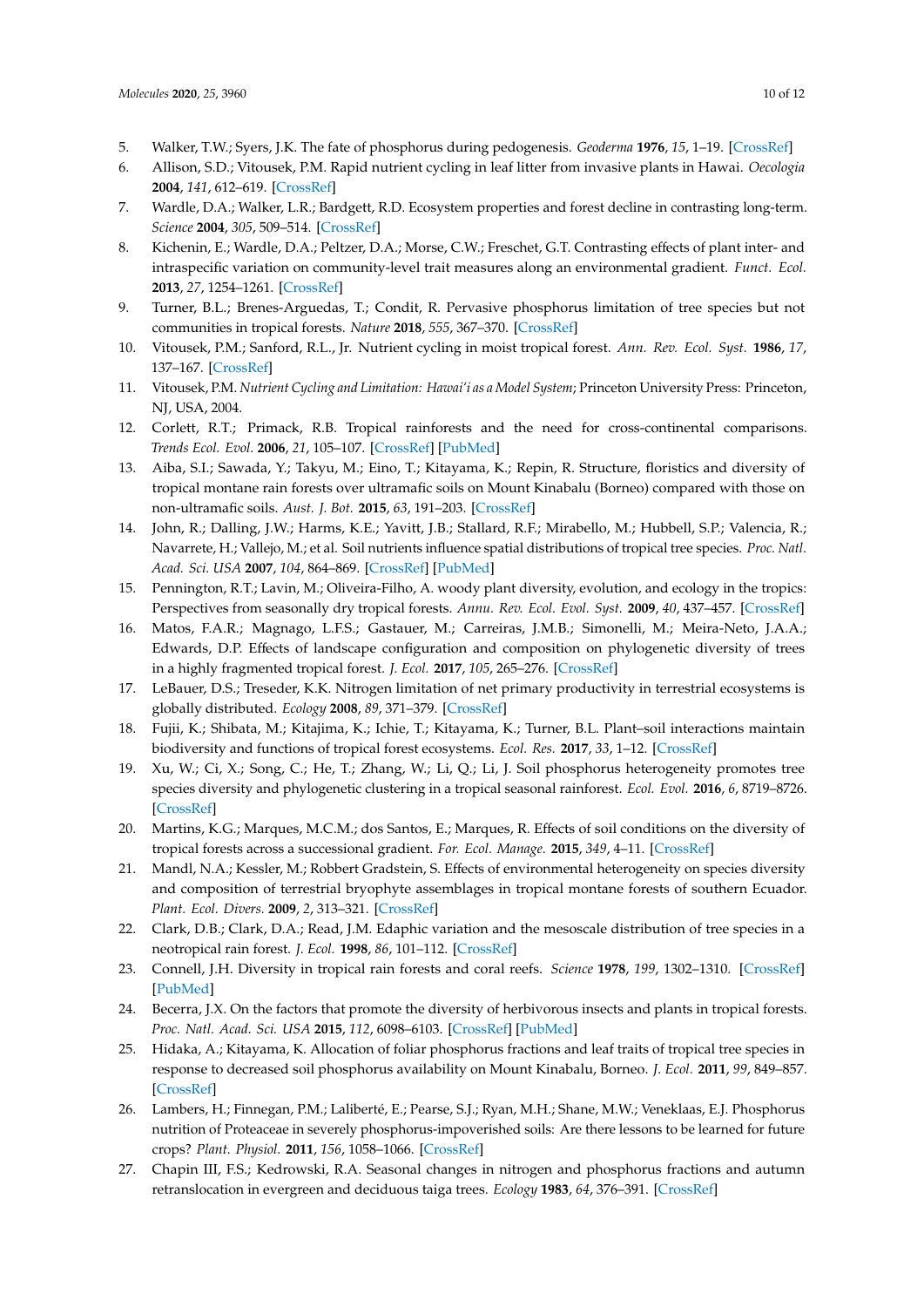- <span id="page-10-0"></span>28. Ågren, G.I.; Wetterstedt, J.; Billberger, M.F.K. Nutrient limitation on terrestrial plant growth–modeling the interaction between nitrogen and phosphorus. *New Phytol.* **2012**, *194*, 953–960. [\[CrossRef\]](http://dx.doi.org/10.1111/j.1469-8137.2012.04116.x)
- <span id="page-10-1"></span>29. Veneklaas, E.J.; Lambers, H.; Bragg, J.; Finnegan, P.M.; Lovelock, C.E.; Plaxton, W.C.; Price, C.A.; Scheible, W.-R.; Shane, M.W.; White, P.J.; et al. Opportunities for improving phosphorus-use efficiency in crop plants. *New Phytol.* **2012**, *195*, 306–320. [\[CrossRef\]](http://dx.doi.org/10.1111/j.1469-8137.2012.04190.x)
- <span id="page-10-2"></span>30. Elser, J.J.; Brien, W.J.O.; Dobberfuhl, D.R.; Dowling, T.E. The evolution of ecosystem processes: Growth rate and elemental stoichiometry of a key herbivore in temperate and arctic habitats. *J. Evol. Biol.* **2000**, *13*, 845–853. [\[CrossRef\]](http://dx.doi.org/10.1046/j.1420-9101.2000.00215.x)
- <span id="page-10-3"></span>31. Schlüter, U.; Colmsee, C.; Scholz, U.; Bräutigam, A.; Weber, A.P.M.; Zellerhoff, N.; Bucher, M.; Fahnenstich, H.; Sonnewald, U. Adaptation of maize source leaf metabolism to stress related disturbances in carbon, nitrogen and phosphorus balance. *BMC Genom.* **2013**, *14*, 442. [\[CrossRef\]](http://dx.doi.org/10.1186/1471-2164-14-442)
- <span id="page-10-4"></span>32. Turner, B.L.; Mahieu, N.; Condron, L.M. Phosphorus-31 nuclear magnetic resonance spectral assignments of phosphorus compounds in soil NaOH–EDTA extracts. *Soil Sci. Soc. Am. J.* **2003**, *67*, 497–510. [\[CrossRef\]](http://dx.doi.org/10.2136/sssaj2003.4970)
- 33. Cade-Menun, B.J.; Liu, C.W.; Nunlist, R.; McColl, J.G. Soil and litter Phosphorus-31 nuclear magnetic resonance spectroscopy. *J. Environ. Qual.* **2002**, *31*, 457–465. [\[PubMed\]](http://www.ncbi.nlm.nih.gov/pubmed/11931434)
- 34. Vincent, A.G.; Turner, B.L.; Tanner, E.V.J. Soil organic phosphorus dynamics following perturbation of litter cycling in a tropical moist forest. *Eur. J. Soil Sci.* **2010**, *61*, 48–57. [\[CrossRef\]](http://dx.doi.org/10.1111/j.1365-2389.2009.01200.x)
- <span id="page-10-5"></span>35. Vestergren, J.; Vincent, A.G.; Jansson, M.; Persson, P.; Ilstedt, U.; Giesler, R. High-resolution characterization of organic phosphorus in soil extracts using 2D 1 H−31 P NMR correlation spectroscopy. *Environ. Sci. Technol.* **2012**, *46*, 3950–3956. [\[CrossRef\]](http://dx.doi.org/10.1021/es204016h)
- <span id="page-10-6"></span>36. Me Chave, J.R.; Ra, B.R.; Dubois, M.-A. Estimation of biomass in a neotropical forest of French Guiana: Spatial and temporal variability. *J. Trop. Ecol.* **2001**, *17*, 79–96. [\[CrossRef\]](http://dx.doi.org/10.1017/S0266467401001055)
- <span id="page-10-7"></span>37. Gourlet-Fleury, S.; Guehl, J.-M.; Laroussinie, O. *Ecology and Management of a Neotropical Rainforest: Lessons Drawn from Paracou, a Long-Term Experimental Research Site in French Guiana*; Elseiver: Paris, France, 2004.
- <span id="page-10-8"></span>38. Courtois, E.A.; Stahl, C.; Van den Berge, J.; Bréchet, L.; Van Langenhove, L.; Richter, A.; Urbina, I.; Soong, J.L.; Peñuelas, J.; Janssens, I.A. Spatial variation of soil CO $_2$ , CH $_4$  and N $_2$ O fluxes across topographical positions in tropical forests of the guiana shield. *Ecosystems* **2018**, *21*, 1445–1458. [\[CrossRef\]](http://dx.doi.org/10.1007/s10021-018-0232-6)
- <span id="page-10-9"></span>39. Sardans, J.; Peñuelas, J.; Rivas-Ubach, A. Ecological metabolomics: Overview of current developments and future challenges. *Chemoecology* **2011**, *21*, 191–225. [\[CrossRef\]](http://dx.doi.org/10.1007/s00049-011-0083-5)
- 40. Rivas-Ubach, A.; Pérez-Trujillo, M.; Sardans, J.; Gargallo-Garriga, A.; Parella, T.; Peñuelas, J. Ecometabolomics: Optimized NMR-based method. *Methods Ecol. Evol.* **2013**, *4*, 464–473. [\[CrossRef\]](http://dx.doi.org/10.1111/2041-210X.12028)
- 41. Deborde, C.; Moing, A.; Roch, L.; Jacob, D.; Rolin, D.; Giraudeau, P. Plant metabolism as studied by NMR Spectrosc. *Prog. Nucl. Magn. Reson. Spectrosc.* **2017**, *102–103*, 61–97. [\[CrossRef\]](http://dx.doi.org/10.1016/j.pnmrs.2017.05.001)
- <span id="page-10-10"></span>42. Wilson, I.D.; Plumb, R.; Granger, J.; Major, H.; Williams, R.; Lenz, E.M. HPLC-MS-based methods for the study of metabonomics. *J. Chromatogr. B* **2005**, *817*, 67–76. [\[CrossRef\]](http://dx.doi.org/10.1016/j.jchromb.2004.07.045)
- <span id="page-10-11"></span>43. Cade-Menun, B.J.; Preston, C.M. A comparison of soil extraction procedures for 31P NMR spectroscopy. *Soil Sci.* **1996**, *161*, 770–785. [\[CrossRef\]](http://dx.doi.org/10.1097/00010694-199611000-00006)
- 44. Makarov, M.I.; Haumaier, L.; Zech, W.; Marfenina, O.E.; Lysak, L.V. Can 31P NMR spectroscopy be used to indicate the origins of soil organic phosphates? *Soil Biol. Biochem.* **2005**, *37*, 15–25. [\[CrossRef\]](http://dx.doi.org/10.1016/j.soilbio.2004.07.022)
- <span id="page-10-12"></span>45. Turner, B.L. Soil organic phosphorus in tropical forests: An assessment of the NaOH-EDTA extraction procedure for quantitative analysis by solution 31P NMR spectroscopy. *Eur. J. Soil Sci.* **2008**, *59*, 453–466. [\[CrossRef\]](http://dx.doi.org/10.1111/j.1365-2389.2007.00994.x)
- <span id="page-10-13"></span>46. Smernik, R.J.; Doolette, A.L.; Marschner, P.; Bu, E.K.; Stonor, R.; Wakelin, S.A.; Mcneill, A.M. Soil biology & biochemistry forms of phosphorus in bacteria and fungi isolated from two Australian Soils. *Soil Biol. Biochem.* **2008**, *40*, 1908–1915.
- <span id="page-10-14"></span>47. Anderson, M.J.; Gorley, R.N.; Clarke, K.R. *PERMANOVA* + *for PRI-MER: Guide to Software and Statistical Methods*; Primer-E: Plymouth, UK, 2008.
- <span id="page-10-15"></span>48. Wright, S.J. Plant diversity in tropical forests: A review of mechanisms of species coexistence. *Oecologia* **2002**, *130*, 1–14. [\[CrossRef\]](http://dx.doi.org/10.1007/s004420100809) [\[PubMed\]](http://www.ncbi.nlm.nih.gov/pubmed/28547014)
- <span id="page-10-16"></span>49. Williams, W.T.; Lance, G.N.; Webb, L.J.; Tracey, J.G.; Connell, J.H. Studies in the numerical analysis of complex rain-forest communities: IV. A method for the elucidation of small-scale forest pattern. *J. Ecol.* **1969**, *57*, 635–654. [\[CrossRef\]](http://dx.doi.org/10.2307/2258489)
- <span id="page-10-17"></span>50. Whitmore, T.C. *Tropical Rain Forests of the Far East*; Clarendon: Oxford, UK, 1975.